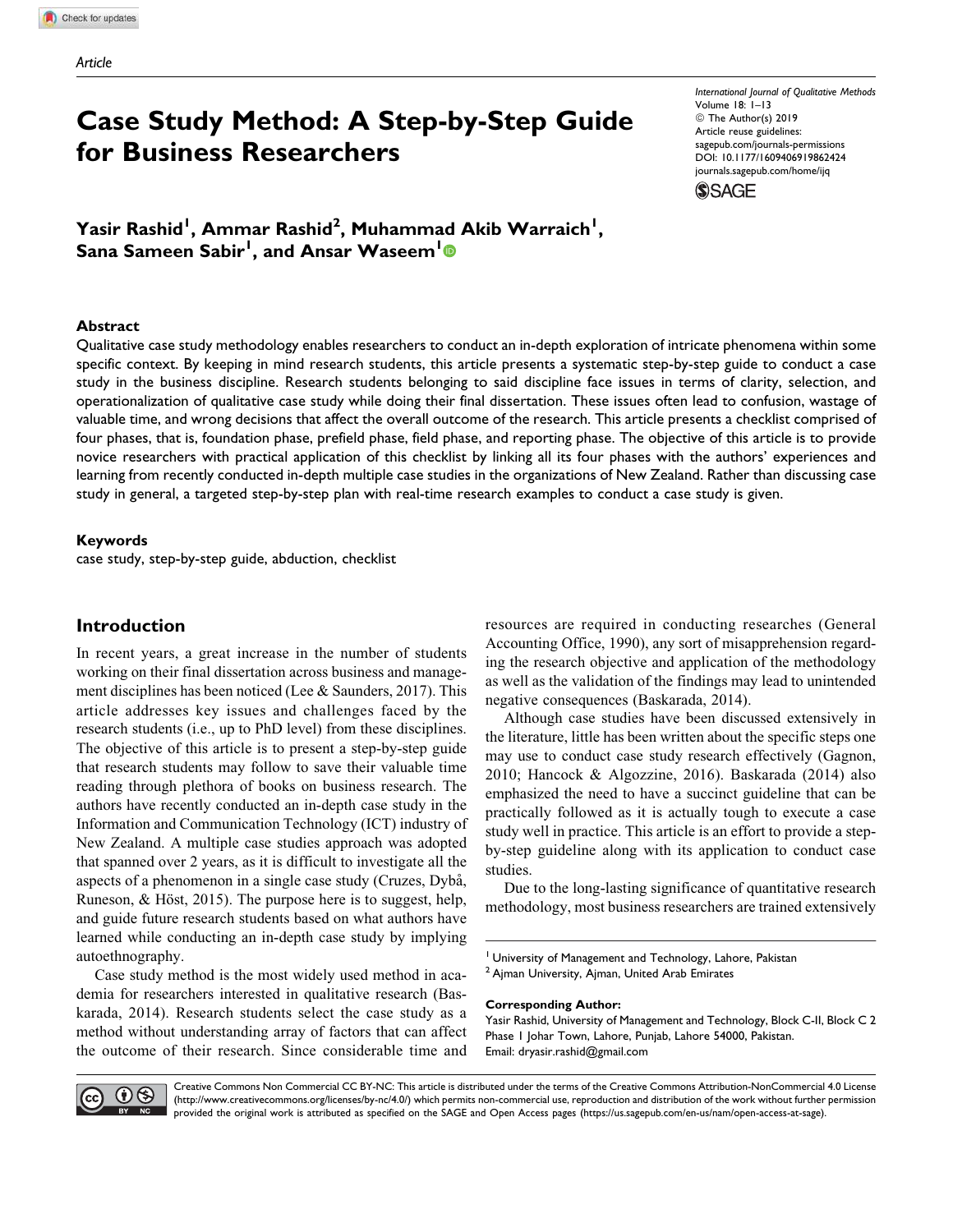in quantitative methods as compared to qualitative methods (Eriksson & Kovalainen, 2015). Secondly, it has been observed that management researchers have quite limited repertoire of methodological approaches to work with while conducting the researches (Bazeley, 2015; Molina-Azorín & Cameron, 2015). The multiple case studies used in this article as an application of step-by-step guideline are specifically designed to facilitate these business and management researchers.

This article presents an easy to read, practical, experiencebased, step-by-step guided path to select, conduct, and complete the qualitative case study successfully. As mentioned before, the objective is not to criticize or review the existing literature on case study method. Rather, attempt is made to synthesize what we already know for new researchers that can save their time and lead them toward a right direction. To conclude, there are two main objectives of this study. First is to provide a step-by-step guideline to research students for conducting case study. Second, an analysis of authors' multiple case studies is presented in order to provide an application of step-by-step guideline.

This article has been divided into two sections. First section discusses a checklist with four phases that are vital for successful completion of the case study. The second section explores these phases in practice through elaborating authors' case study application.

# **Background**

Qualitative case study is a research methodology that helps in exploration of a phenomenon within some particular context through various data sources, and it undertakes the exploration through variety of lenses in order to reveal multiple facets of the phenomenon (Baxter & Jack, 2008). In case study, a realtime phenomenon is explored within its naturally occurring context, with the consideration that context will create a difference (Kaarbo & Beasley, 1999).

In qualitative research, case study is one of the frequently used methodologies (Yazan, 2015). However, it still does not occupy a legitimate position as a social science research strategy, as it does not have well-structured and fully defined protocols (Yin, 2002), so novice researchers who intend to use this methodology usually become confused about what a case study really is and how it is different from other types of qualitative research methodologies (Merriam, 1998).

There is an extensive literature available on the theory and practice of qualitative research (see Creswell, 2013; Glesne & Peshkin, 1992; Marshall & Rossman, 2014; Merriam & Tisdell, 2015; Patton, 1980, 1990); most of these studies discuss case study research in a cursory way (Hancock & Algozzine, 2016). Despite being one of the most commonly used qualitative research method in academic research, the researchers have not yet developed consensus on planning and implementation of case study, which impedes its complete evolution (Yazan, 2015). However, there are few studies on case study methodology (Hancock & Algozzine, 2016; Yin, 2017) that attempted to

synthesize the details to provide a complete case study research process with practical guideline.

Robert K. Yin, Sharan Merriam, and Robert E. Stake are the three influential authors who provide procedures to conduct case study research (Creswell, Hanson, Clark Plano, & Morales, 2007). They are the three foundational methodologists whose recommendations greatly impact academic researchers' decisions regarding case study design (Yazan, 2015).

Some famous books about case study methodology (Merriam, 2002; Stake, 1995; Yin, 2011) provide useful details on case study research but they emphasize more on theory as compared to practice, and most of them do not provide the basic knowledge of case study conduct for beginners (Hancock & Algozzine, 2016). This article is an attempt to bridge this gap by providing a systematic guideline to novice researchers to conduct case studies. Secondly, to provide an application, the guideline has been explored through multiple case studies.

Section I introduces the four phases of the proposed guideline to conduct case study along with the supporting literature review.

# Section I

The checklist with four phases to conduct a case study is given below:

- - Foundation phase
	- a. Philosophical consideration
	- b. Inquiry techniques consideration
	- c. Research logic consideration
- Prefield phase
- a. Decide
- b. Case study protocol
- Field phase

-

- a. Contact
- b. Interact
- - Reporting phase
	- a. Case study reporting

# Foundation Phase

This is the first and foremost step in conducting the case study. This phase is based on some considerations that research students should carefully look into. If there is ambiguity in understanding at this stage, it would result in chaos in the latter stages. The following section discusses the literature briefly followed by the examples from authors' case studies in Section II. This brief literature review will help research students to set the tone of reading regarding each of the considerations below:

a. Philosophical considerations

Understanding of research philosophy is crucial, as it builds the basis for how you approach your research (Wilson, 2014). The selection of philosophical paradigm emerges from the understanding of ontology, epistemology, and paradigm choices (Denzin & Lincoln, 1998). Every researcher should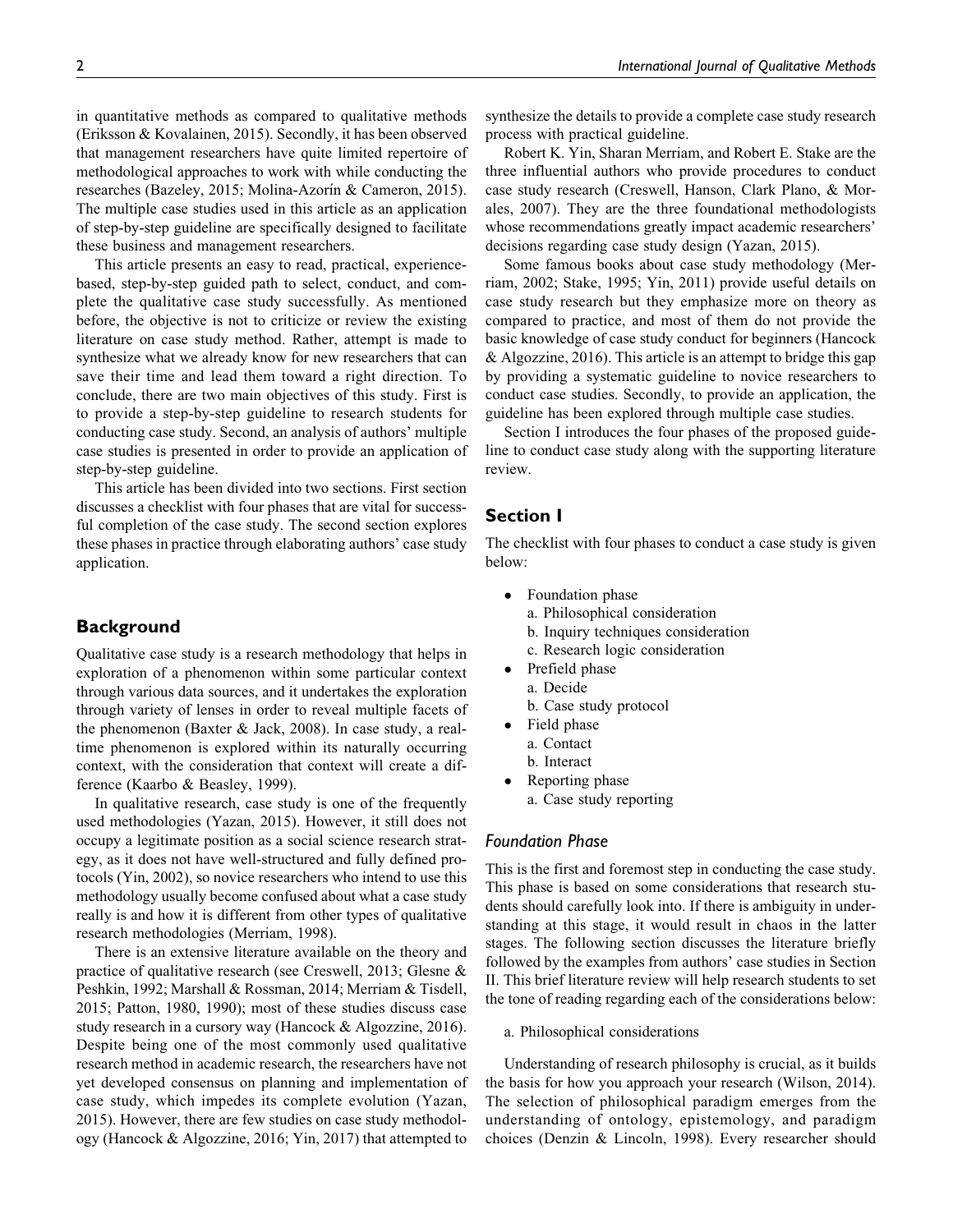familiarize, understand, and develop a stance that will eventually reflect in the mechanics of the research method. Researchers normally start their research with the brief understanding of whether their research methodology should be that of quantitative in nature making use of the numerical data (Maree, 2010) or that of the qualitative in nature employing descriptive data (Brynard, Hanekom, & Brynard, 2014).

Villiers and Fouché (2015) depicted a paradigm as a set framework making various assumptions about the social world, about how science should be concluded, and about what constitutes legitimate problems, solutions, and criteria of proof. Barker (2003) argued that paradigm is a model or pattern containing a set of legitimate assumptions and design for collecting and interpreting data. These definitions of the paradigm reveal that selection of qualitative or quantitative research methodology is dependent upon the underlying assumptions that constitute a valid research within the boundary of the social world and the identification of the problems and their resolutions. Research in various fields can adopt different paradigms (Coll & Chapman, 2000), which are all based on their own ontological and epistemological assumptions. For this reason, different paradigms hold different outlooks as to how they approach the problem and its solutions. Especially, this case becomes even stronger as to why the ontological and epistemological outlooks of the paradigms vary in nature, which is mainly attributed to the differing assumptions of reality (ontology) and knowledge (epistemology) that shape the particular research method (Maree, 2015).

Ontology. In the words of Crotty (1998), ontology is defined as "the study of being." Denzin and Lincoln (1998) described that ontology addresses the questions regarding nature of reality and nature of the human being in the world. It raises questions such as what is the nature of the world; what is real; and what counts as evidence? (Morehouse & Maykut, 2002). Whether reality exists independent of the researcher or it exists on its own has been a matter of debate among philosophers. Ontology is usually classified as *realist* and *relativist*. Realist ontology assumes that reality exists independent of observer's perceptions and operates according to immutable natural laws that often take cause/effect form, whereas relativist ontology assumes that there exist multiple, socially constructed realities ungoverned by natural laws (Guba & Lincoln, 2005).

A qualitative case study assumes relativist ontology. Relativist ontology excludes the possibility of a "true" construction. "There are only more or less informed or sophisticated constructions" (Guba & Lincoln, 1994). There is no objective world or truth; everything is relative and created by social beings. How we interpret the world belongs both to what is interpreted and to a system of interpretation. The world and the truth we perceive are products of our own mind and constructions of our own thinking. Moreover, there is no value-free research; everything is affected by the norms and values of the researcher, shaped by the culture and society. As human beings, we constantly construct the reality in which we live.

#### i. Epistemology

Epistemology emphasizes on the nature and origins of knowing and the construction of knowledge (Morehouse & Maykut, 2002). The choice of epistemology affects the choice of research methodology. Epistemology view is usually characterized as either objective; if the researcher sees knowledge governed by the laws of nature or subjective; if the researcher sees knowledge as something interpreted by individuals. If objective of the study is to create a more informed and sophisticated construction, then subjectivity of the researcher prevails.

#### ii. Philosophical paradigms

A paradigm is understood as "a basic set of beliefs that guides action" (Guba & Lincoln, 1994). A researcher's paradigm is a frame of reference one brings to a study. This philosophical framework is used to draw conclusions and develop findings about phenomenon. Paradigm provides convenient tools for researchers to identify and communicate specific perspectives and assumptions.

For the sake of building an effective research design, researchers have to take into account the research paradigm ensuring that it is in line with the stance of the researcher regarding nature of reality (Mills, Bonner, & Francis, 2006). There are three common and widely understood philosophical paradigms of research: positivism, critical theory, and interpretivism (Guba & Lincoln, 1994). These paradigms represent simplifications of the actual complexity of worldviews, which underpin different research perspectives. The nature of particular paradigm guides research projects and is impacted by different philosophical and practical considerations (Rabinowitz & Weseen, 1997). The following section presents a brief description of different paradigms.

Positivism. The ontology of the positivism approach is that of the realism or the common sense (Hudson & Ozanne, 1988; Scotland, 2012). According to positivist approach, knowledge can only be generated with the help of five primary senses (Greener, 2008). McKerchar (2008) stated that the positivist follows the realistic foundationalism ontology implying that the world exists independently of our observation, thus, suggesting an objective nature of world. Epistemology in this case also remains objective as the researcher commences research with an independent stance. Therefore, the researcher and phenomenon remain independent of each other.

A positivist understands the world as one objective reality. In the positivist philosophy, the researcher assumes that reality is objective and independently measurable by the researcher. Positivism aims to explain the world accurately and tries to understand the phenomena scientifically (Crotty, 1998). Positivist studies assume a priori constructs with fixed relationships that can be examined with structured instruments. Theories are tested to increase understanding of phenomena through quantifiable variables and testing of hypotheses.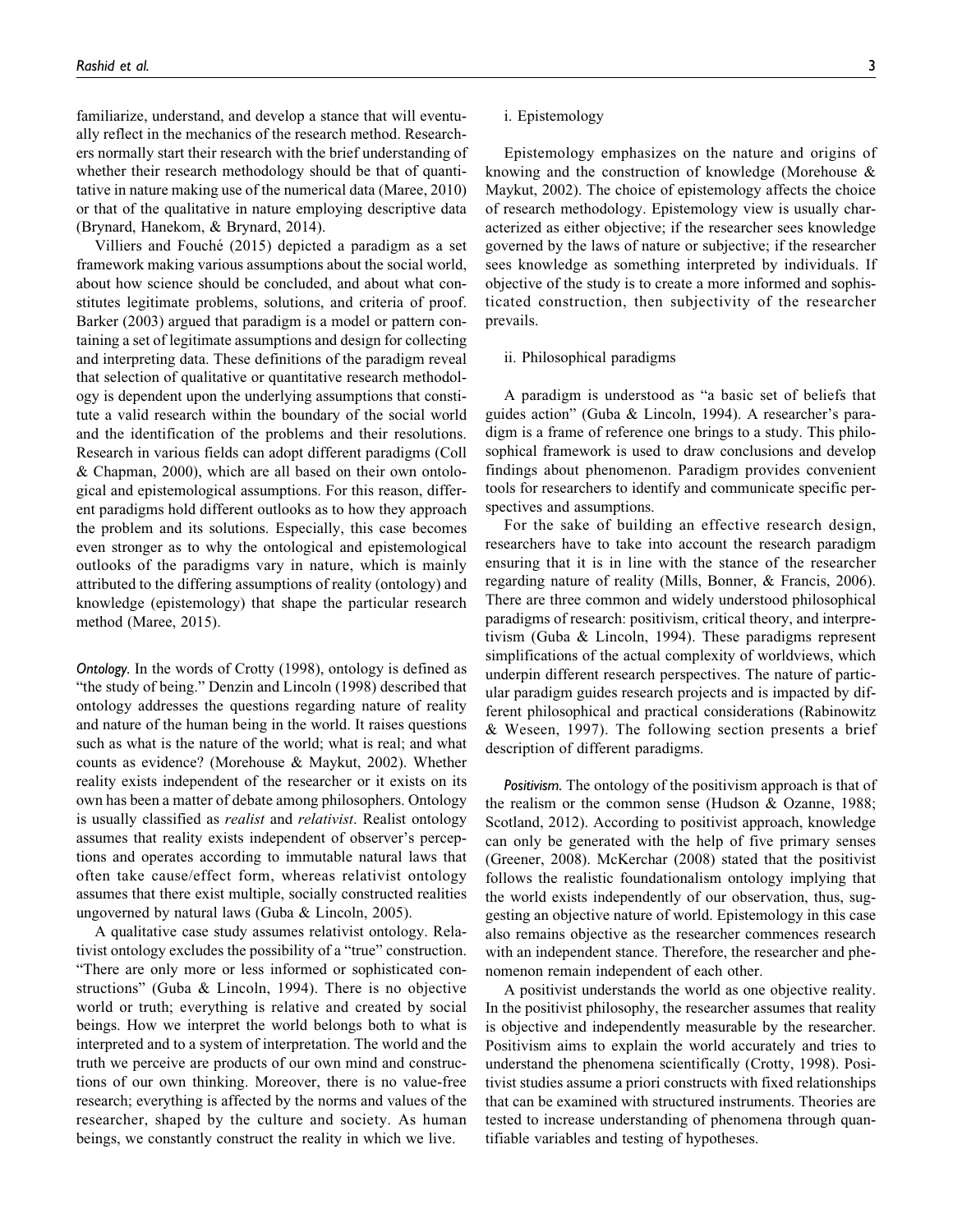|                       | Abduction (Systematic Combining)                                                          | Deduction                                                                       | Induction                                                                                       |
|-----------------------|-------------------------------------------------------------------------------------------|---------------------------------------------------------------------------------|-------------------------------------------------------------------------------------------------|
| Aim                   | To understand social phenomena in terms<br>of social actors' motives and<br>understanding | To test theories, to eliminate false<br>one, and to corroborate the<br>survivor | To verify the theory by searching for the facts<br>and to establish description of the patterns |
| Start                 | Related theories, observations of everyday<br>accounts                                    | Deduce hypothesis from a tentative Tested theory<br>theory                      |                                                                                                 |
| Finish                | Tentative theory\framework                                                                | Hypothesis testing\theory testing                                               | Theory verification and<br>generalization\universal law                                         |
| Researcher<br>stance  | Inquiry from inside                                                                       | Inquiry from outside                                                            | Inquiry from outside                                                                            |
| Researcher<br>account | Respondent view explained by the<br>researcher                                            | Researcher's viewpoint                                                          | Researcher's viewpoint                                                                          |

| Table 1. Research Logics Synthesized From Blaikie (2000), Jarvensivu and Tornroos (2010), Dubois and Gadde (2002), Dubois and Gadde |  |  |  |  |  |  |  |  |
|-------------------------------------------------------------------------------------------------------------------------------------|--|--|--|--|--|--|--|--|
| (2014), and Thomas, 2010.                                                                                                           |  |  |  |  |  |  |  |  |

Critical theory. Critical theory research suggests that reality is historically established, and it is produced and reproduced by people (Meyers, 2004). Critical studies seek to expose contradictions and flaws in social systems with a view to make some sort of transformational commentary or intervention. Critical theory views knowledge as inherently political; social scientists and social science are instruments of power. In critical theory research, the main goal is seen as being social critique, exposing inequities and conflicts in society.

Interpretivism. Greener (2008) described that interpretivism allows the researcher to have multiple views for a research problem because it allows the researcher to see the world through the eyes of the participants. From an ontological viewpoint, interpretivists are interested in the relativist or subjective realities that exist in any research issue (McKenna, Richardson, & Manroop, 2011). The epistemological stance of interpretivism is that of the subjective epistemology.

Interpretive paradigm emphasizes on social context (Orlikowski & Baroudi, 1991) and human complexity with regard to how people understand the phenomena (Kaplan & Maxwell, 1994). Interpretivist does not see the world in an objective light. Instead, individuals construct the world, each perceiving their own reality. Interpretive view suggests that meanings are constructed by human beings as they engage with the world they are interpreting (Orlikowski & Baroudi, 1991). To understand the world, these realities need to be understood. The interpretivist aims to achieve a deep understanding of the social phenomenon under study and recognizes the importance of participant's subjectivity as part of this process. Research participants use their own words while relating their experiences and beliefs.

### b. Inquiry techniques considerations

There are two common inquiry techniques available to researchers while undertaking a research project: quantitative and qualitative. Inquiry techniques selection is somewhat affected by one's own philosophical stance. Positivist research is commonly linked to quantitative research methods, whereas interpretive research is linked to qualitative research methods. Interpretivist answers the questions associated with credibility, conformability, transferability, and dependability, instead of the usual positivist criteria of reliability and generalizability (Denzin & Lincoln, 1998).

#### c. Research logic considerations

Induction and deduction are two common research logics used in social sciences research. Järvensivu and Törnroos (2010) suggest that researchers with realist ontological stance use deductive research process. Deductive research logic begins with theory and is aimed at testing arguments, whereas relativist start with subjective accounts of lived experiences on which theory is built inductively. These research logics are more prevalent as compared to a third one, that is, abduction coined by Peirce (1903). Järvensivu and Törnroos (2010) classified abduction as an approach to produce knowledge, which occupies the middle ground between. Similarly, Dubois and Gadde (2002) argue that abduction is about investigating the relationship between everyday language and concepts.

Drawing on work by various authors on research logics, Table 1 presents an overview of different research phases and appropriate strategies for each phase.

Abduction generates ideas and tentative theories that serve as hypothetical concepts (Thomas, 2010). Unlike induction, abduction accepts existing theory, which might improve the theoretical strength of case analysis. Abduction is flexible enough to allow a less theory-driven research process than deduction. An outcome of the abductive research is a framework that provides a tentative idea of what theory can look like.

Dubois and Gadde (2002) refer to the process of abductive research as "systematic combining." They argue that systematic combining is a process where theoretical framework, empirical fieldwork, and case analysis evolve simultaneously. This method is useful when the objective is to develop new theories and provide platform for future research.

Järvensivu and Törnroos (2010) suggest that abduction is an associated strategy of modern constructionism. The aim of abduction strategy is exploration and understanding of a social phenomenon through the lens of social actors. Abduction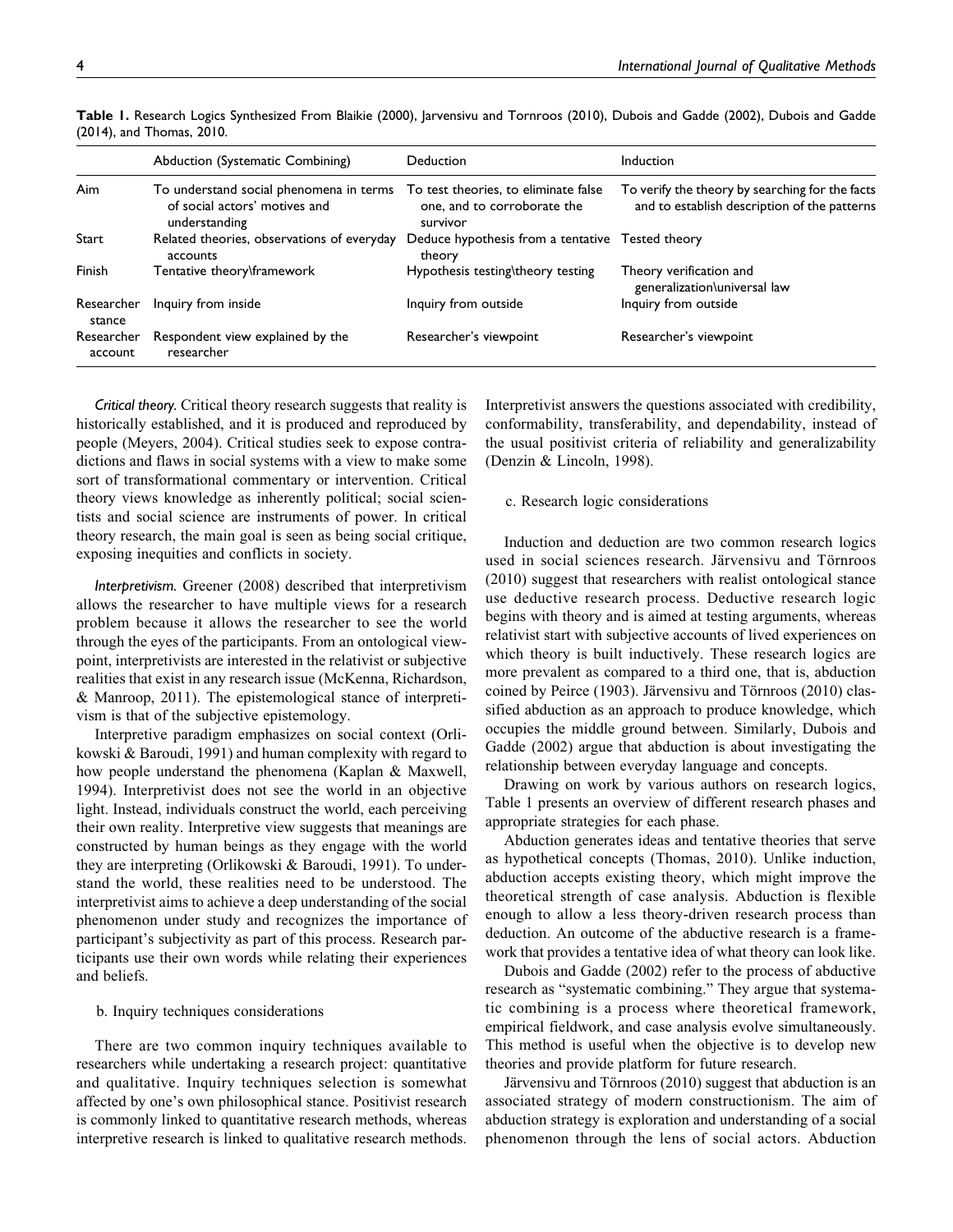claims that theoretical frameworks evolve simultaneously with empirical observation. The researcher interprets the empirical material and provides rich descriptions based on participants' views. Abductive process goes back and forth between empirical material and literature. Dubois and Gadde (2002) present four elements of an abductive research that are empirical material representing the reality, current literature or theories, the case that evolves gradually, and the analytical framework which is the outcome of the study.

The researcher consults literature for early idea generation to establish the research purpose. Empirical material is then collected and analyzed along by consulting literature. The researcher consults participants on multiple occasions to understand the social phenomenon in detail. Deductive research logic consists of "derivation of predictions" from hypothesis. The aim is to test the tentative theory that is generated at an abduction stage. This stage is also known as theory testing. Deductive strategy is associated with falsification (positivism) epistemology, where researchers deduce hypothesis from a tentative theory and test it.

The third step is induction, in which the tentative theory is verified. Induction strategy consists of "fact" searching that verifies the assumptions associated to the theory. Induction is also known as theory verification stage. If the facts cannot be found, the process begins again, and this is repeated as often as necessary until "fitting" facts are reached. Induction strategy starts with a tested theory, with an aim to finish with a universal law. The aim of inductive research project is to generalize.

## Prefield Phase

This is the second phase in conducting case study. This phase discusses the operational details that should be carefully designed. This section discusses two operational steps and provides guidance to assist research students.

## a. Decide

The first step is to ascertain whether case study is the most suitable choice as a method. Methods are "techniques for gathering evidence" (Harding, 1986) or "procedures, tools, and techniques" of research (Schwandt, 2001). Dubois and Gadde (2002) consider abduction as especially suitable for case studies in business research. Furthermore, Järvensivu and Törnroos (2010) also suggest that case studies are suitable for exploring business-to-business relationships and networks.

In selecting a research method and formulating research protocols, the idea should be to employ a method that allows the researcher to participate through observation of reality in real time and move freely between participants and literature with ease. Halinen and Tornroos (2005) define a case strategy as

an intensive study of one or a small number of business networks, where multiple sources of evidence are used to develop a holistic description of the network and where the network refers to a set of companies (and potentially other organizations) connected to each other for the purpose of doing business. (p. 1286)

Case study research consists of a detailed investigation, often with empirical material collected over a period of time from a well-defined case to provide an analysis of the context and processes involved in the phenomenon. The phenomenon is not isolated from its context (as in positivist research) rather is of interest precisely because of its relation with the context. Yin (1994) defines case study as an empirical research activity that, by using versatile empirical material gathered in several different ways, examines a specific present-day event or action in a bounded environment. Case study objective is to do intensive research on a specific case, such as individual, group, institute, or community. Case study makes it possible to identify essential factors, processes, and relationships.

In case studies, the research questions are often of "how do?" character instead of "how should?" (Punch, 2005). It is concerned with describing real-life phenomena rather than developing normative statements. These specific traits of case study allow the researcher to focus on individual's behaviors, attributes, actions, and interactions (Brewer & Hunter, 1989). Case studies are a preferred strategy when the researcher has little control over events and when the focus is on contemporary phenomenon within some real-life context (Yin, 1994).

b. Case study protocols

Case study protocol is a formal document capturing the entire set of procedures involved in the collection of empirical material (Yin, 2009). It extends direction to researchers for gathering evidences, empirical material analysis, and case study reporting (Yin, 1994). This section includes a step-bystep guide that is used for the execution of the actual study. It provides an overview of research questions, scope of research, and the focus of the study. Issues related to empirical material collection and step-by-step process including preparation of empirical material collection and preparation of interview guide are discussed. Case study protocol should include (i) research question, (ii) research method, (iii) permission seeking, (iv) ethical considerations, (v) interpretation process, and (vi) criteria for assessment. Application of these protocols is mentioned in Section II.

## Field Phase

## a. Contact

Being a qualitative study with interpretive stance, the involvement of the researcher in the process of empirical material generation and interpretation is crucial. Before the collection of empirical material, it is useful if the researcher knows the cases well and the participants who will be approached. This ensures a smooth process and builds a rapport among the researcher and participants. Before entering the field, it is important that the researcher is fully ready and capable to record the potential material that can help to create strong findings (Perecman & Curran, 2006).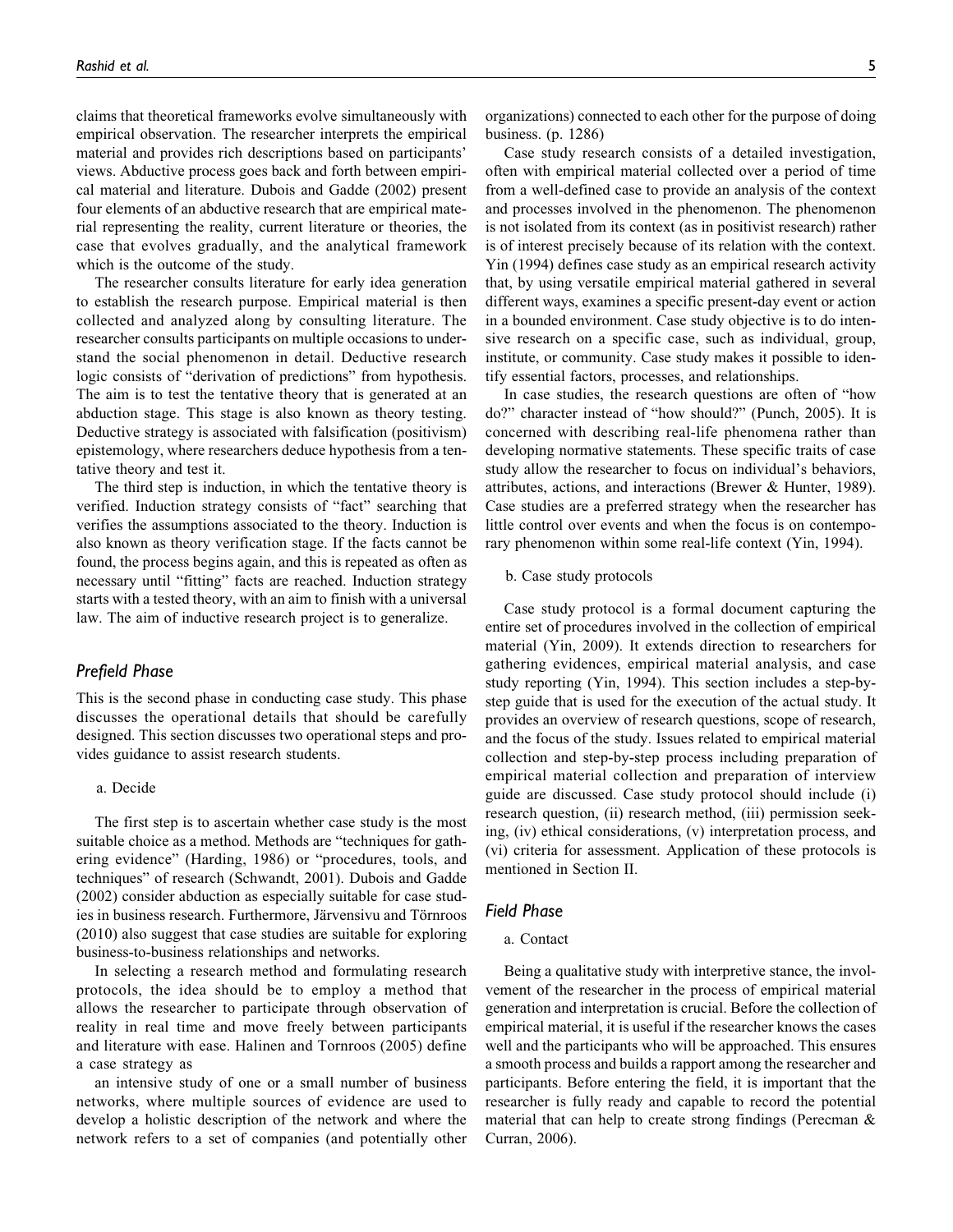The case study method involves a range of empirical material collection tools in order to answer the research questions with maximum breadth. Semistructured interviews can be conducted along with meeting observations and documents collection. Collecting empirical material from multiple sources allows triangulation (Yin, 2009). This combination of multiple sources of empirical material in a case study method is best understood as a strategy to add rigor, breadth, complexity, richness, and depth to the study (Flick, Kardorff, & Steinke, 2004).

# Reporting Phase

Case study reporting is as important as empirical material collection and interpretation. The quality of a case study does not only depend on the empirical material collection and analysis but also on its reporting (Denzin & Lincoln, 1998). A sound report structure, along with "story-like" writing is crucial to case study reporting. The following points should be taken into consideration while reporting a case study. An application of these points is presented in Section II.

- i. Case descriptions
- ii. Participant descriptions
- iii. Relationship descriptions
- iv. Details of field protocols
- v. Empirical material interpretation and analysis
- vi. Conclusion

# Section II

#### Foundation Phase

a. Philosophical considerations

#### i. Ontology

Authors conducted multiple case studies in the ICT industry of New Zealand in order to explore how integrating resources cocreate value. Literature reveals that in previous studies, empirical material was collected from managers and employees of the firms. Customers, who are believed to be the cocreators and assessors of value, have been neglected. In essence, the main objective of this article was to observe a real-life scenario where actors were involved in resource integration that resulted in the cocreation of value. Such kind of research case has not been explored earlier in the context of the ICT industry of New Zealand. Hence, the authors took the stance of relativist ontology, which assumes that reality does not exist; rather, it is an outcome of socially constructed perceptions free from natural laws (Lincoln, Lynham, & Guba, 2011).

### ii. Epistemology

A qualitative case study assumes subjectivist epistemology. The in-depth case studies conducted by the authors can be taken as an example in order to see the practical application had to interpret the reality subjectively, while assuming that the investigator and subject create understanding, and the phenomenon is explored as the process of investigation goes on. Due to the variable and personal nature, social constructions can only be refined through interaction between researcher and respondent.

ii. Philosophical paradigm

Usually, the case studies conducted in business and management disciplines assume the interpretive paradigm. The objective of authors' case studies was to understand the process of value cocreation. This has been done while visiting the context, interviewing actors involved in the process, making notes of meetings/projects, and finally interpreting the findings through respondents' eye. Interpretive paradigm based on relativist ontology and subjectivist epistemology is the preferred option where meanings are constructed socially.

b. Inquiry techniques considerations

The authors' decision to conduct case study research with qualitative methods was based on various reasons. Firstly, the nature of problem under investigation required an in-depth exploration of the phenomenon. Exploration helped to dig deep into participants' thoughts to understand how value cocreation process was taking place. Qualitative technique is suitable in this context as this approach is used for exploring the meanings, individuals, or groups attached to a person or a social issue (Creswell, 2013). Majority of the research on value cocreation has employed various qualitative methods that support qualitative method as a valid research method.

Secondly, value is contextual and determined by actors involved in the cocreation process (Vargo & Lusch, 2008). Individual's experience, emotions, relationship, learning, and so on affect the realization of value. To understand the meanings and the sources of value, qualitative approach is appropriate. The qualitative perspective allows informants to "use their own words to draw on their own concepts and experiences" (Orlikowski & Baroudi, 1991). This allows a broad understanding of the concept and identifies areas and discussions that are yet to be reported.

Thirdly, the case studies aimed to discover the processes involved in value cocreation. Therefore, it is closer to "theory creation" research rather than "theory testing." Informants were approached in a natural setting to discover what was to be known about the phenomenon. The goal was to discover patterns containing evidences of collaboration among actors, which emerged after observation, careful documentation, and thoughtful interpretation of the empirical data.

#### c. Research logic considerations

Authors used abduction as research logic for their multiple case studies. The selection of abductive stance was rationalized on three main reasons. Firstly, the primary research objective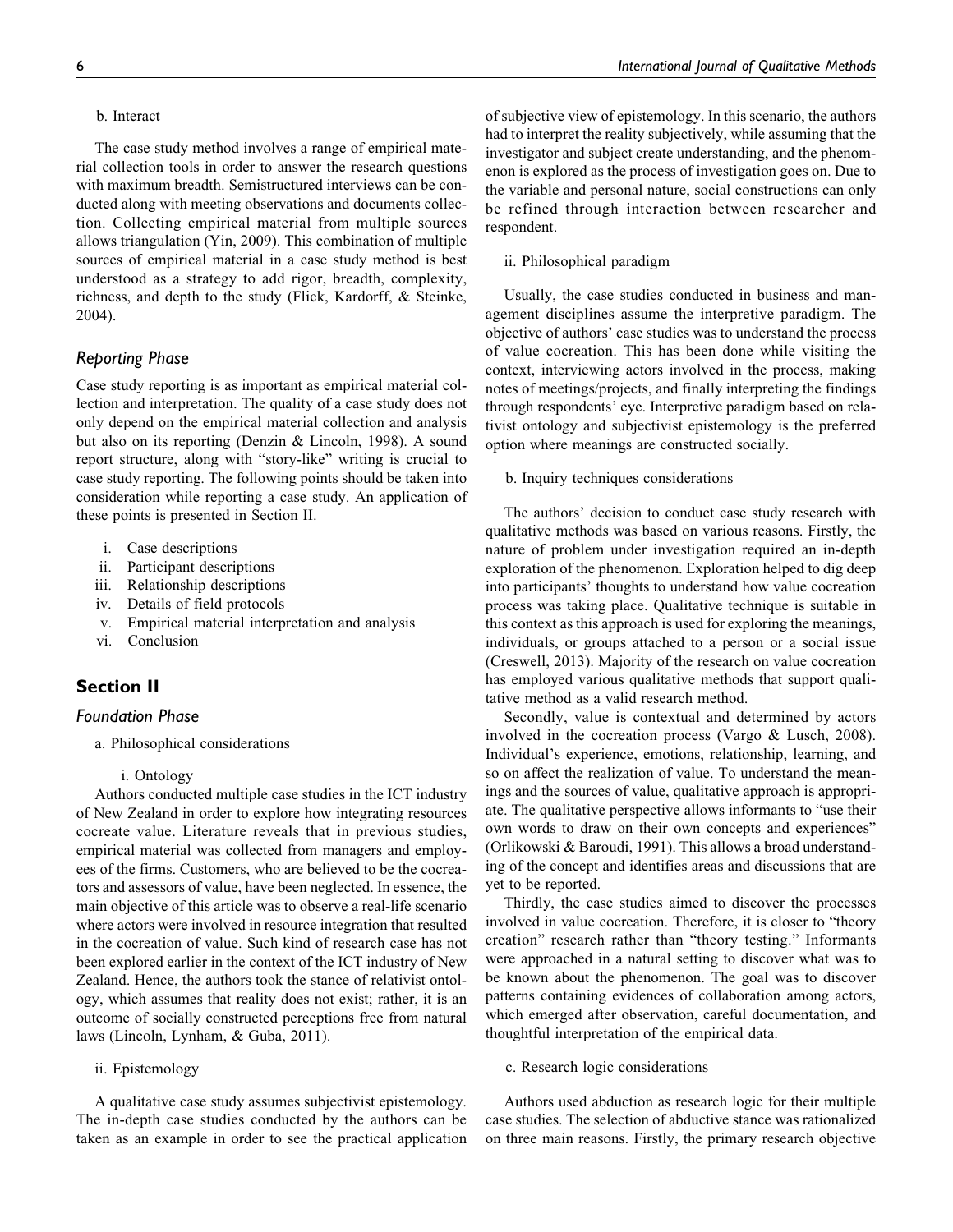was to understand the value cocreation process as it happens. Abduction logic of enquiry is based on the epistemology of interpretivism (Järvensivu & Törnroos, 2010). The viewpoint of social actors or participants was the main focus of the analysis. Secondly, the objective of study was to elaborate the value cocreation process empirically. The goal was to create a framework for future research as pointed out by Dubois and Gadde (2002). The outcome of those case studies will be used as a starting point of deductive research that can then be followed by an inductive research study in different behavior specimens to achieve generalization. Thirdly, keeping in mind the interpretive stance, and limited number of empirical studies available in Service Dominant Logic (SDL) and value cocreation, hypothesis generation was not appropriate.

# 2. Prefield Phase

Research study protocols.

i. Research questions

The first step in case study protocol is designing the main question and subquestions. The main objective of authors' study was to understand how integrating resources cocreate value through the lens of S-D logic of marketing. Therefore, the primary research question of the study was: How does integrating resources cocreate value for all actors? Subresearch questions were formulated like:

Subquestion A: What are the natures of value realized by actors?

Subquestion B: What resources support value cocreation? Subquestion C: What are the stages in value cocreation? Subquestion D: What is the nature of interactions that are part of value cocreation?

The starting point of that case study was not a conceptual framework, propositions or hypothesis. In fact, the familiarity with the value cocreation literature and relevance of S-D logic identified the motivation of investigating the research questions.

ii. Research method

Authors used multiple case as a suitable strategy for their research. Following the interpretive stance along with abductive research logic, the empirical material focused on the experiences of actors, which helped in explaining the process of value cocreation in the ICT industry of New Zealand. Actors' accounts and experiences were taken into consideration and literature was used to move back and forth for interpretation of collected empirical material. Social actors representing ICT systems integrators (vendor) and clients were the sources of empirical material collection. The main tools to collect empirical material were semistructured interviews, augmented by participant observations, documents including e-mails, project reports, and meeting notes. Empirical material was managed and stored in NVivo 10 software. Four steps of interpretation process were used to address the empirical outcome to seek the explanation for research questions. Cooperative research process (Gummesson, 2008) was employed to verify the interpretation of the material as well as the generation of the framework of value cocreation. Interpretation of empirical material by researchers was presented to the participants for their feedback.

iii. Permission seeking

One of the most important steps in any research is permission seeking in a timely manner. Current employment and personal contacts can play a crucial role in selecting relevant projects. In authors' case studies, permission was taken at two levels. First level is called gatekeeper permission. The information about vendor was requested from client firm. Client firm was approached first, and project managers of ICT projects at client firm were requested for further information about the project and vendors. Second level of permission was related to the participants. It was ensured that participants should be given enough information to make informed decision regarding their participation.

iv. Ethical considerations

Ethical considerations are very critical to any research. It is imperative that proper steps are taken to ensure that participants are fully aware about their participation and role. In order to safeguard the participants' rights and firms' information, authors took the following steps in the case study:

- 1. Firms were not named in the report due to their affiliation with government departments.
- 2. The privacy and confidentiality of firms and individuals were protected during and after the research process.
- 3. Participants were provided with consent forms and information sheets.
- 4. There was no deception at any stage in the research process. Participants were made fully aware of what was expected.

## v. Interpretation process

Themes generation and coding is the most recognized and used analysis method for qualitative empirical material. Text is used for analysis in such studies. In authors' study, the systematic process of interpretation started with the initial transcription of audio recording of interviews. During the course of empirical material collection, transcription was done regularly on NVivo software. The reason of transcription during the empirical material collection stage was to modify the interview guide for future interviews. Initial transcriptions of the interviews were then followed by cross-checking with field notes that were developed by authors during the interview stage. The point of cross-checking the transcribed interviews with field notes was to see whether any details were missed during the transcription.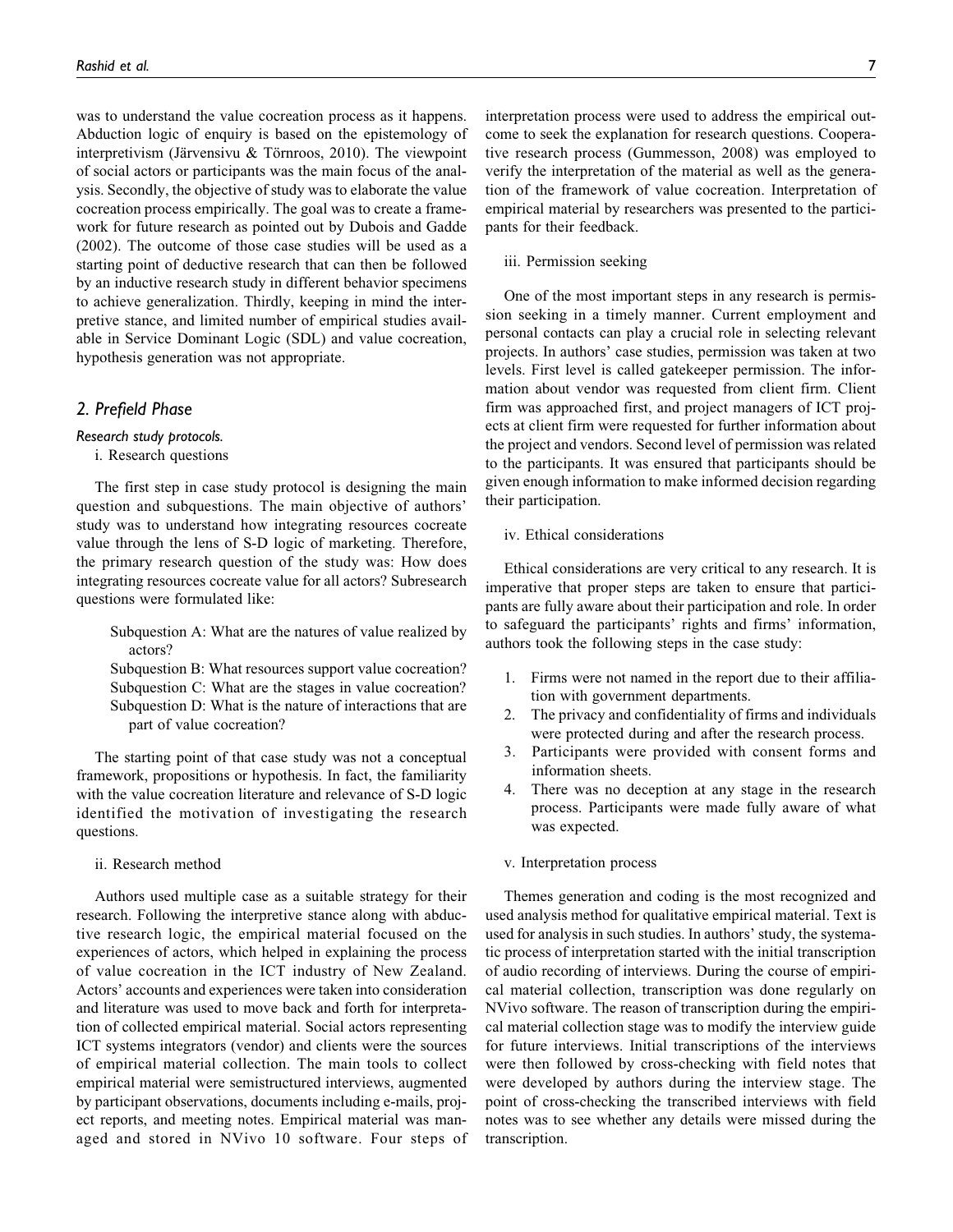A cooperative research process (Gummesson, 2002) was followed. It ranged from the verification of interview transcription, empirical material interpretation, and discussion of the final framework. By doing this, participants were provided a chance to verify whether the transcription/analysis was accurate. Interactions with research participants play an important role in idea generation and concept testing. This process also allows informants to provide feedback and suggestions to further improve and strengthen the findings of the study. Cooperative research process was also used by Payne and Storbacka (2009) in the development of brand cocreation model. After this feedback, the transcribed interview texts were coded and concepts were developed. These concepts were then combined to develop categories. These categories and results of interviews' interpretation were triangulated with meeting observation field notes and documents.

The authors used four-step approach: prepare, exploration, specification, and integration (PESI) for empirical material interpretation. In addition to this, general approaches to coding steps as suggested by other qualitative researchers (Coffey & Atkinson, 1996; Flick et al., 2004; Hesse-Biber & Leavy, 2011; Yin, 2009) were also used. PESI approach provided a more organized and systematic way of interpretation that helped in reporting the empirical material in a more effective way.

The first step is called preparation. In this step, familiarization with the empirical material was done. Furthermore, empirical material was carefully organized, sorted, and an interpretation frame was developed. This step is also referred to as "playing with the data" (Yin, 1994). Data processing is considered as one of the toughest phases of qualitative research (Jandaghi & Zarei, 2010). This step included a number of different tasks such as reading interview transcriptions, reviewing field notes, organizing and reading documents, and also referring back to literature review. Along with these tasks, four interpretation frames were also developed. The interviews were conducted in a way that the discussion flowed loosely in an order of subresearch questions in mind. Once the transcribed text was in NVivo, text was divided carefully and allocated to four frames. These frames were developed based on subresearch questions.

- 1. Nature of value realized.
- 2. Resources and actors' classification.
- 3. Steps in value cocreation.
- 4. Nature of interactions.

These four frames provided a focused approach to the text interpretations. It kept the authors on track of addressing the research questions rather than detracking during text interpretation. These frames also worked as a screening technique to focus on only that part of text, which helped in addressing the research questions. It is always the job of the researcher to comb through the raw empirical material to determine what is significant and transform it into a simplified format that can be understood in the context of the research questions.

The second step is called exploration. In this step, initial codes were developed and concepts were finalized. A number of key codes from all the codes that were developed were transformed into concepts based on differences and similarities. Also, in this phase, the less important codes were subsumed under the key codes. Third step is the specification phase, where the goal of interpretation was to look for connections between concepts and develop a category consisting of various concepts. Patterns were carefully observed, and based on these patterns and understanding of literature, categories were developed.

The final step is of integration. At this step, empirical material interpretation from one case study was compared with another case to reveal cross case patterns. This final step helps in establishing a framework for the concept under study.

#### vi. Criteria for assessment

Reliability and generalizability are the two main criteria for assessing a research study. However, reliability and generalizability criteria are related to the positivist approach to case studies (Beverland & Lindgreen, 2010); hence not applicable to authors' study. The intention of the qualitative research is the interpretation of the events and not to generalize the findings (Merriam, 1988). Qualitative research and social phenomena by their nature cannot be replicated as the real-world changes (Marshall & Rossman, 2006; Strauss & Corbin, 1998). Each interpretation is unique; replication, therefore, is impossible (Easton, McComish, & Greenberg, 2000). This uniqueness of qualitative research makes the debate of reliability and generalizability irrelevant. However, for any qualitative research, internal validity (Merriam, 1988) or "authenticity" (Ghauri, 2004) is the main issue. In other words, "how congruent are one's findings with reality?" (Merriam, 2002). Addressing these issues, Lincoln and Guba (1985) argue that qualitative empirical material interpretations can be improved by credibility, dependability, transferability, and conformability. Furthermore, Merriam (2002) argues that reliability in qualitative research can be defined as dependability and consistency, and the results make sense when they are consistent and dependable.

# Field Phase

#### a. Contact

Contact can be clarified with the example of authors' case study in which empirical material collection was done through in-depth interviews. Authors arranged three interviews with project manager (vendor—Interviewee 1), database designer (vendor—Interviewee 2), and logistics supports manager (client—Interviewee 3). Observation of meetings and review of documents such as meeting notes and project reports were also taken into consideration to strengthen the arguments. The objective of conducting interviews with participants was to discuss the process of the software development. The interviews conducted revolved around experiences, motives,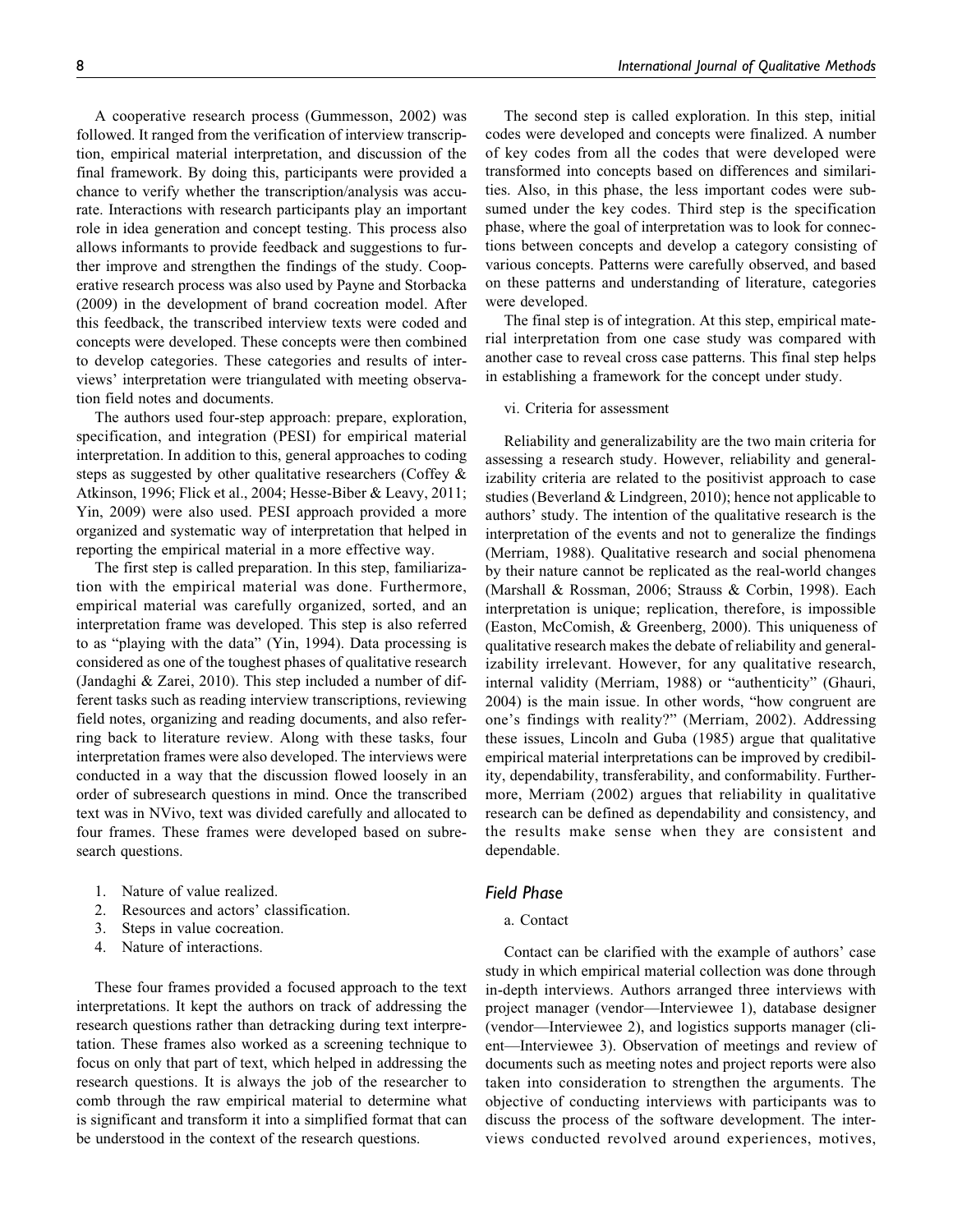|  |  |  | Table 2. Empirical Material Discussion Pointers. |  |
|--|--|--|--------------------------------------------------|--|
|--|--|--|--------------------------------------------------|--|

| Focus (Research Questions) What I Was Looking for? |                                                                                                     | Source of                 |
|----------------------------------------------------|-----------------------------------------------------------------------------------------------------|---------------------------|
| Components of the value<br>cocreation process      | • Process of collaboration during<br>the project<br>Process of the idea generation,                 | Participant<br>intervie   |
| Nature of value realized                           | transfer, and execution<br>Value definition<br>Collaboration outcome<br>Organizational vs. personal | <b>Meeting</b><br>observa |
| Resources utilization and<br>integration           | achievement<br>Resources types<br>Level of resources and its impact<br>on cocreation process        | Project re                |
| Networks involvement                               | Who is involved?<br>How important is the<br>involvement?                                            | End user f<br>docume      |
| Communication                                      | Does involvement matter?<br>Language of cocreation                                                  | Meeting no                |

Table 3. Sources of Evidence and Focus.

| Source of Evidence             | Focus                                                                                                                                                                   |  |  |  |  |
|--------------------------------|-------------------------------------------------------------------------------------------------------------------------------------------------------------------------|--|--|--|--|
| Participant<br>interviews      | Discussions were based on role, contribution,<br>interaction with other actors, and process of<br>feedback during the project.                                          |  |  |  |  |
| Meeting<br>observations        | Various aspects such as experience, interaction,<br>participants learning, and so on were<br>observed and analyzed in order to map out<br>the value cocreation process. |  |  |  |  |
| Project reports                | Project reports were key to provide an<br>overview of the whole project, team<br>members' details and history, and the<br>operations of the project.                    |  |  |  |  |
| End user feedback<br>documents | The feedback itself is not key, but the process of<br>achieving the feedback and transferring it to<br>other actors is important.                                       |  |  |  |  |
| Meeting notes                  | Meeting notes were used to make sure nothing<br>is missed during meeting, and it also helped<br>to support field notes taken during meeting<br>observation.             |  |  |  |  |

process, learning, and outcomes of the collaboration. Questions were not asked in a predefined structure; however, the authors prepared a list of issues that were needed to be discussed. For instance, during the pilot study, authors conducted the discussion in a way that participants were able to explain the key issues surrounding the discussion pointers given in Table 2.

## b. Interact

Designing of field protocols is always time-consuming. Literature provides a list of reading material that assists researchers to use empirical material collection method. It is always a good practice to develop clarity and justification before using each source of evidence. Table 3 is shown as an example from authors' case study that identified the processes of value cocreation between vendor and client.

# Reporting Phase

### i. Case descriptions

Case in the case study should be selected very carefully and presented in an easy to read format. For example, if the study is about the process of collaboration among vendor and clients, then it should clearly be showed as shown in the Table 4.

#### ii. Participant descriptions

Description of participants along with their working and involvement level in the case under study should also be reported clearly. Sometimes, detailed description is not possible due to ethical considerations. However, a short overview must be added in order to give the reader an idea about actors involved. Table 4, extracted from the authors' case study research, describes a short profile of participants. Besides this, authors have also explained in detail about the professional profile of each actor involved in the project and how he or she is creating value in the system under study.

#### iii. Relationship descriptions

Relationship among participants should also be observed carefully and reported accordingly. In the authors' case study research, there was an established relationship between actors. Both main actors have worked on ICT projects previously. Personal- and firm-level connections were observed during empirical material collection. Furthermore, it was also observed that participants knew each other before starting the ICT project.

#### iv. Details of field protocols

This section of the report presents the step-by-step guide that was used during the execution of case study. It aims to highlight the key procedures planned before carrying out the case study. It provides an overview of research questions, scope of research, and the focus of the study. Issues related to empirical material collection and step-by-step process including preparation of empirical material collection and preparation of interview guide are discussed. The later part of the section maps out and discusses the interpretation strategy used for the generation of results and findings.

v. Empirical material interpretation and analysis

Themes generation and coding is the most recognized data analysis method in qualitative empirical material. The authors interpreted the raw data for case studies with the help of a fourstep interpretation process (PESI). Raw empirical material, in the form of texts from interviews, field notes of meetings, and observation and project reports, was arranged and sorted in NVivo. Since the empirical material from interviews was rich in nature as compared to other sources, an in-depth interpretation of text was first done on interviews. The interpretation process started with initial coding of subconcepts, main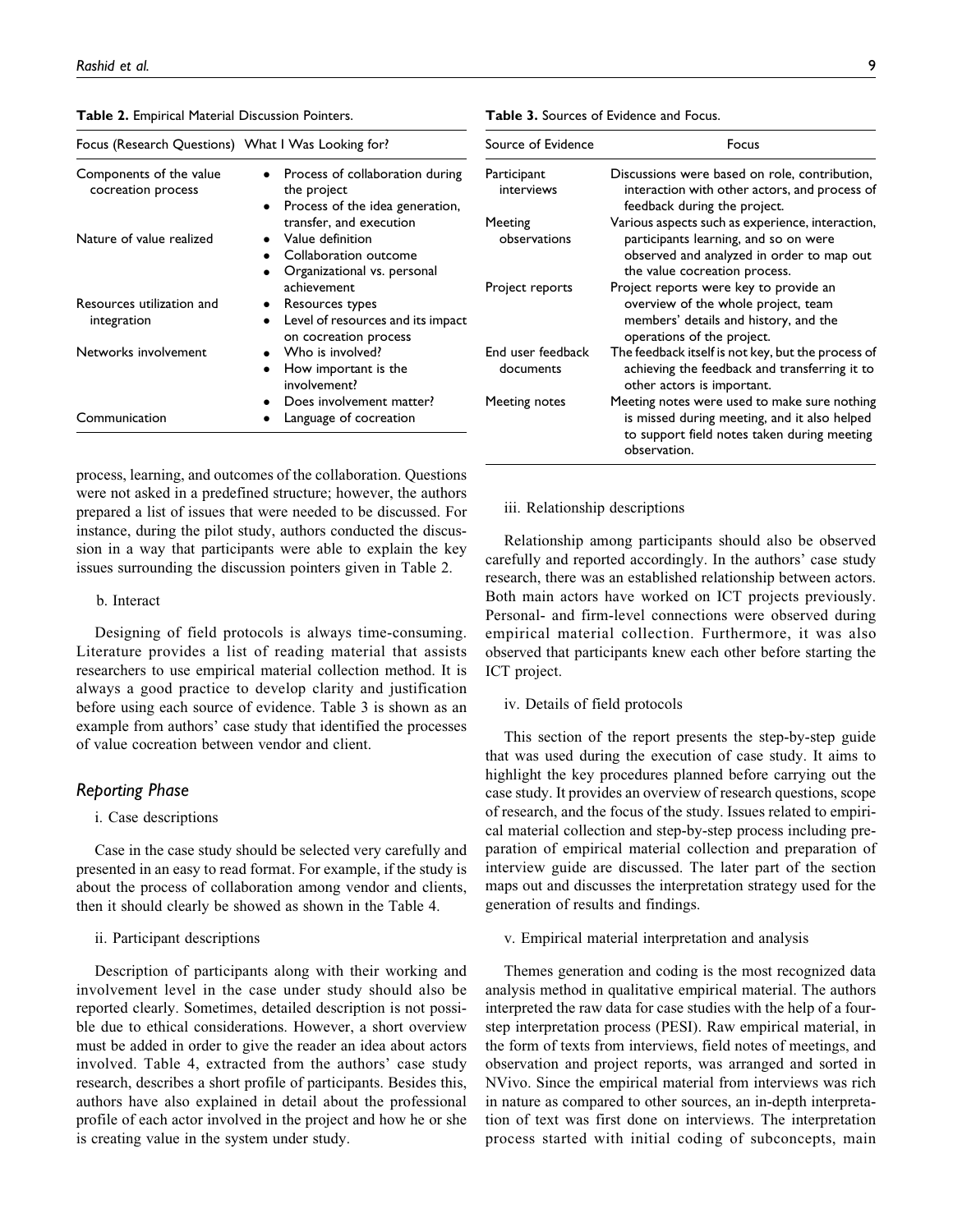| Case                    | Description                                                                                                                                                                                                                                                                                                                                                                                                                                                                                                                                                                                                                  | Location                  | Participants                                                                                                                                                                                              |
|-------------------------|------------------------------------------------------------------------------------------------------------------------------------------------------------------------------------------------------------------------------------------------------------------------------------------------------------------------------------------------------------------------------------------------------------------------------------------------------------------------------------------------------------------------------------------------------------------------------------------------------------------------------|---------------------------|-----------------------------------------------------------------------------------------------------------------------------------------------------------------------------------------------------------|
| CRM software<br>project | A CRM software project between an American-<br>owned Information and Communication<br>Technology (ICT) services provider in Auckland<br>and its client. Client is a service providing firm with<br>business- and consumer-level customers. Vendor<br>developed a CRM software for client, based on the<br>specification given by client. The client was using an<br>older version of CRM software developed by same<br>ICT service provider, and the relationship between<br>firms was established. This project included<br>updates, complete interface overhaul, database<br>security improvements, and feature additions. | Auckland, New<br>Zealand. | All participants involved in the ICT project<br>representing vendor and client were treated as<br>social actors for the purpose of this research. It<br>included low-, medium-, and high-level employees. |

Table 4. Case Description.



Figure 1. Empirical material interpretation process.

concepts, and finally the development of categories. The categories developed from interviews were then triangulated with observation of field notes and documents. The outcome of empirical material interpretation is presented in the form of few frames. Figure 1 provides an overview of the empirical material interpretation process followed by the authors' case studies.

#### vi. Conclusion

The last part of the report is comprised of conclusion, which should be written in a way that could give the reader a comprehensive view about the exploration of focal issue of the case study and how the researcher progresses toward meeting the research objectives. Conclusion is the summary of the case profile, facts, and resolution of the problem under study.

# Discussion and Conclusion

This article is written with a specific purpose to provide a case study guide to research students of business and management disciplines specifically. Authors share their experiences that they gained while conducting case studies. The issues and challenges that were faced by the authors are pointed out in the form of practical solutions. By providing specific examples and experience-based recommendations, a comprehensive checklist has been presented. Each phase of the checklist includes specific issues that need addressing. A thorough understanding of the issues pertaining to each and every phase of the checklist is necessary for effective completion of a case study research.

The first phase is the foundation phase of the case in which the researcher needs to work on the philosophical assumption. A comprehensive understanding of the research concepts as well as the purpose of the case study to be carried out is essential for the effective and efficient completion of a case study research. The basic research philosophy and its thorough understanding will enable the researcher to decide which path to follow for the achievement of goals set by the researcher. Hence, it is important for the researcher to have a clear understanding of the problem/issue at hand and the results a researcher wants to achieve from carrying out a particular research. This understanding of the process is vital for the case study researcher in order to decide what to look for, how to look, and where to look for the required information. The researcher must have a clear understanding of the aims and objectives of the study while approaching the participants, and the whole processing of engaging the participants should be designed very carefully with the intent of getting the desired information out of them.

Foundation phase also includes research inquiry techniques based on the philosophical stance formed earlier. Positivist research is commonly linked to quantitative research methods, whereas interpretive research is commonly linked to qualitative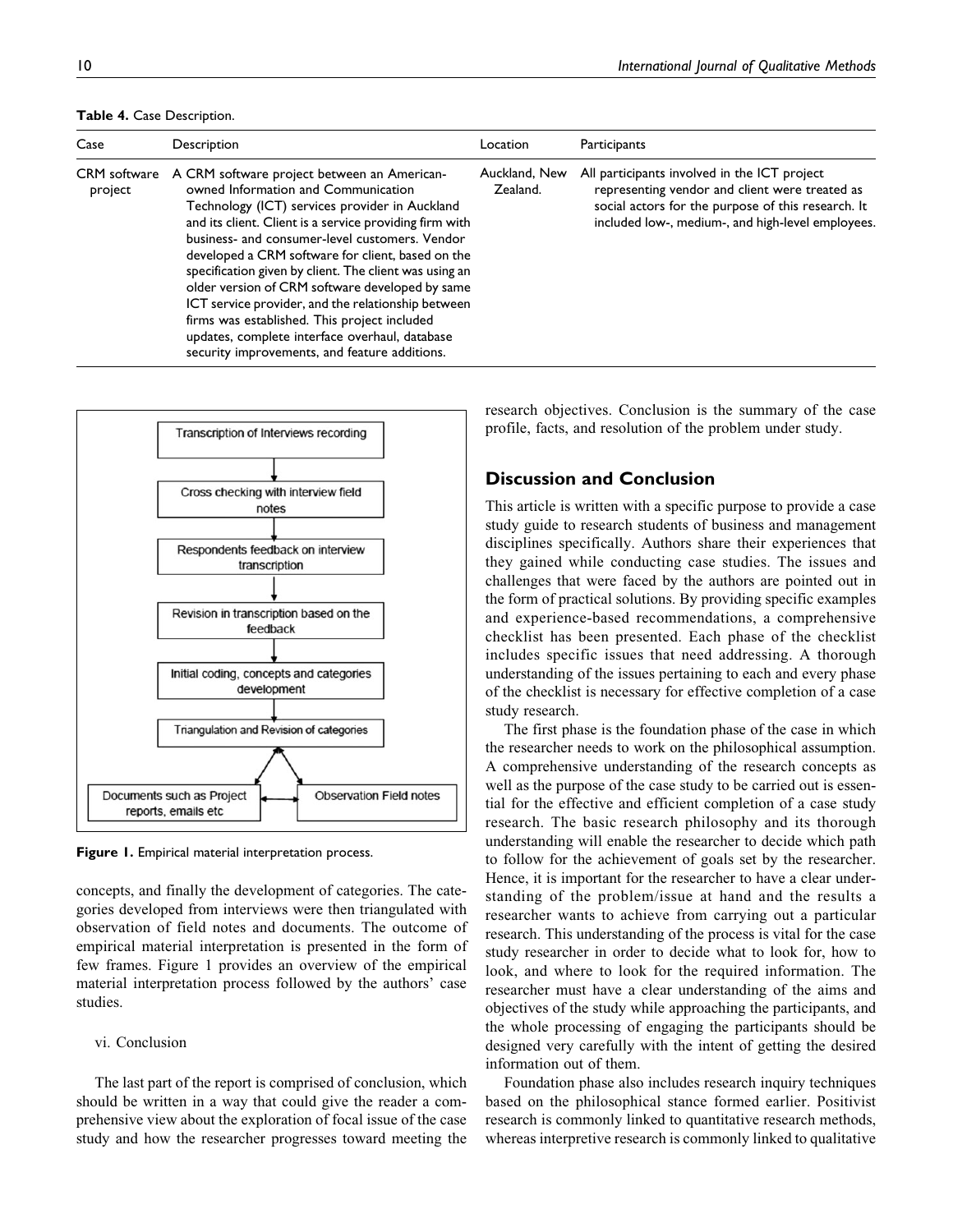research methods. The last part of the foundation phase is based on research logic consideration. Induction and deduction research logics are commonly used in the field of social sciences as compared to a third logic called abduction.

The second phase of the checklist is prefield phase, which comprised of a step-by-step research protocol guide that highlights the key procedures designed before conducting the case study. It is based on designing research question, research method, ethical considerations, gathering of evidence, empirical material interpretation, analysis, and so on.

The third phase is the field phase where actual contact and interaction with the participants is managed. Based on abduction strategy, this step is the most crucial step, as it enables the researcher to explore and understand a social phenomenon through the eyes of social actors. The research protocol guide designed in the second phase of the checklist ensures that participants are aware about their contribution in the research. Moreover, it helps in protecting the rights of participants and maintaining the firms' confidentiality.

The last phase of the checklist is the reporting phase, where the description of cases and participants is presented. It also documents the details of research protocols, empirical material interpretation, and analysis. At the end, the report is concluded with the summary of case profile, facts, and resolution of the problem under study.

The checklist provided in this article will help the future researchers in deciding the starting point for their research. It will be like pulling the loose end of the complexly and intricately woven fabric, which then unfolds the whole fabric bit by bit. Once the researcher is capable to decide which path to take for the research, further stages will set their own path for the researcher to follow. After reading this article, research students should be able to conduct and complete a quality case study project in a well-defined manner. Extant literature available on case study method should be used in conjunction with this article to develop a good quality case study research.

#### Declaration of Conflicting Interests

The author(s) declared no potential conflicts of interest with respect to the research, authorship, and/or publication of this article.

#### Funding

The author(s) received no financial support for the research, authorship, and/or publication of this article.

#### ORCID iD

Ansar Waseem **b** https://orcid.org/0000-0001-8875-4859

#### References

- Barker, M. (2003). Assessing the "quality" in qualitative research: The case of text-audience relations. European Journal of Communication, 18, 315–335.
- Baskarada, S. (2014). Qualitative case study guidelines. The Qualitative Report, 19, 1–25.
- Baxter, P., & Jack, S. (2008). Qualitative case study methodology: Study design and implementation for novice researchers. The Qualitative Report, 13, 544–559.
- Bazeley, P. (2015). Mixed methods in management research: Implications for the field. Electronic Journal of Business Research Methods, 13, 27–35.
- Beverland, M., & Lindgreen, A. (2010). What makes a good case study? A positivist review of qualitative case research published in Industrial Marketing Management, 1971–2006. Industrial Marketing Management, 39, 56–63.
- Blaikie, N. W. H. (2000). Designing social research: The logic of anticipation (2nd ed.). Cambridge, England: Polity Press.
- Brewer, J., & Hunter, A. (1989). Multimethod research: A synthesis of styles. Newbury Park, CA: Sage.
- Brynard, D. J., Hanekom, S. X., & Brynard, P. (2014). Introduction to research (3rd ed.). Pretoria, South Africa: Van Schaik.
- Coffey, A., & Atkinson, P. (1996). Making sense of qualitative data: Complementary research strategies. Thousand Oaks, CA: Sage.
- Coll, R. K., & Chapman, R. (2000). Qualitative or quantitative? Choices of methodology for cooperative education researchers. Journal of Cooperative Education, 35, 25–33.
- Creswell, J. W. (2013). Research design: Qualitative, quantitative, and mixed methods approaches. Thousand Oaks, CA: Sage.
- Creswell, J. W., Hanson, W. E., Clark Plano, V. L., & Morales, A. (2007). Qualitative research designs: Selection and implementation. The Counselling Psychologist, 35, 236–264.
- Crotty, M. J. (1998). The foundations of social research: Meaning and perspective in the research process. Thousand Oaks, CA: Sage.
- Cruzes, D. S., Dybå, T., Runeson, P., & Höst, M. (2015). Case studies synthesis: A thematic, cross-case, and narrative synthesis worked example. Empirical Software Engineering, 20, 1634–1665.
- Denzin, N. K., & Lincoln, Y. S. (1998). Collecting and interpreting qualitative materials. London, England: Sage.
- Dubois, A., & Gadde, L. E. (2002). Systematic combining: An abductive approach to case research. Journal of Business Research, 55, 553–560.
- Dubois, A., & Gadde, L. E. (2014). "Systematic combining"—A decade later. Journal of Business Research, 67, 1277–1284.
- Easton, K. L., McComish, J. F., & Greenberg, R. (2000). Avoiding common pitfalls in qualitative data collection and transcription. Qualitative Health Research, 10, 703–707.
- Eriksson, P., & Kovalainen, A. (2015). Qualitative methods in business research: A practical guide to social research. Thousand Oaks, CA: Sage.
- Flick, U., Kardorff, E., & Steinke, I. (2004). A companion to qualitative research. London, England: Sage.
- Gagnon, Y. C. (2010). The case study as research method: A practical handbook. Amsterdam, the Netherlands: PUQ.
- General Accounting Office (GAO). (1990). Case study evaluations. Washington, DC.
- Ghauri, P. (2004). Designing and conducting case studies in international business research. Handbook of Qualitative Research Methods for International Business, 1, 109–124.
- Glesne, C., & Peshkin, A. (1992). Becoming qualitative researchers: An introduction. White Plains, NY: Longman.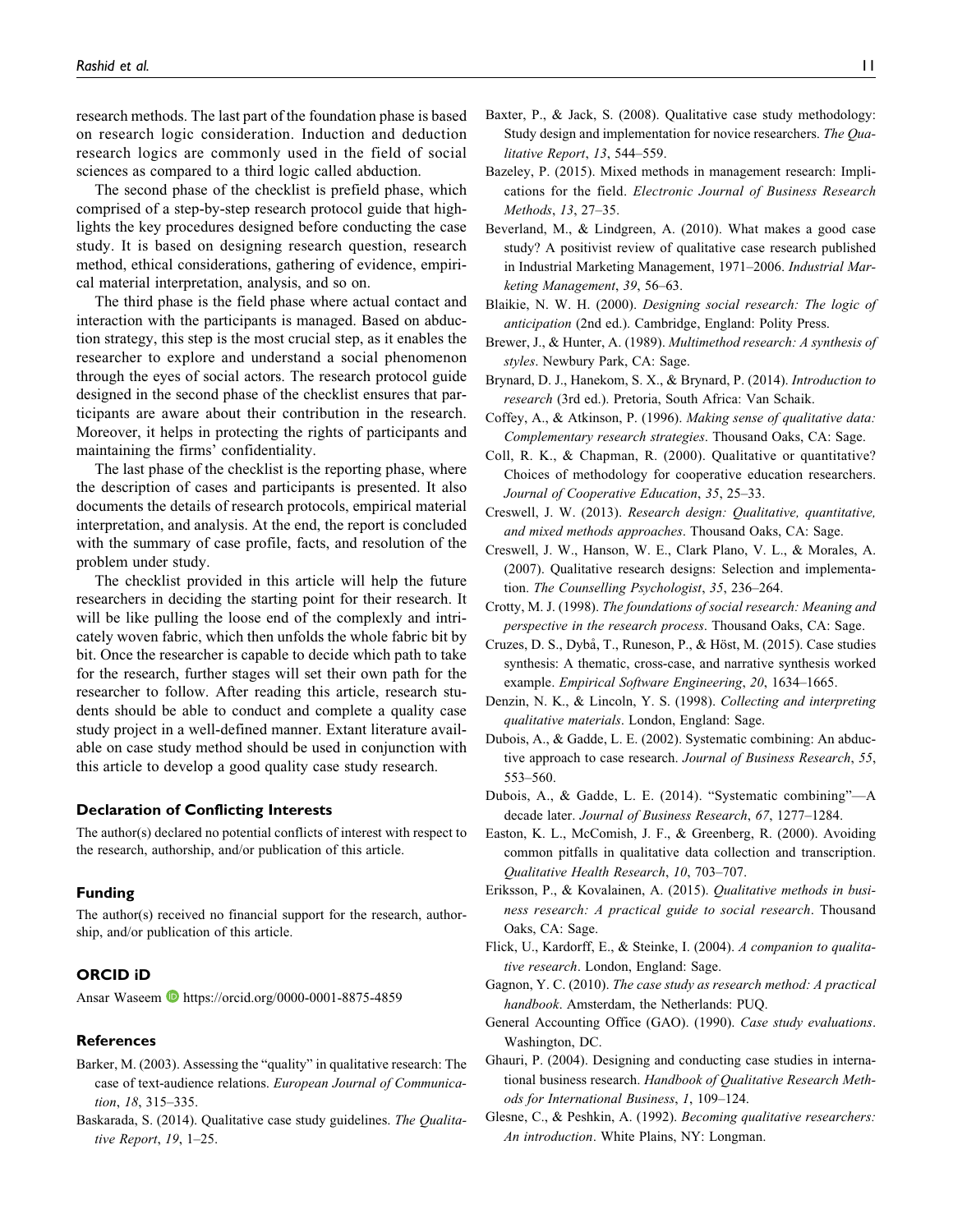- Greener, S. (2008). Business research methods. Frederiksberg, Denmark: Ventus Publishing ApS.
- Guba, E. G., & Lincoln, Y. S. (1994). Competing paradigms in qualitative research. In N. K. Denzin & Y. S. Lincoln (Eds.), Handbook of qualitative research (pp. 105–117). Thousand Oaks, CA: Sage.
- Guba, E. G., & Lincoln, Y. S. (2005). Paradigmatic controversies, contradictions, and emerging confluences. In N. K. Denzin & Y. S. Lincoln (Eds.), The Sage handbook of qualitative research (pp. 195–196). Thousand Oaks, CA: Sage.
- Gummesson, E. (2002). Relationship marketing and a new economy: It's time for de-programming. Journal of Services Marketing, 16, 585–589.
- Gummesson, E. (2008). Extending the service-dominant logic: From customer centricity to balanced centricity. Journal of the Academy of Marketing Science, 36, 15–17.
- Halinen, A., & Törnroos, J. Å. (2005). Using case methods in the study of contemporary business networks. Journal of Business Research, 58, 1285–1297.
- Hancock, D. R., & Algozzine, B. (2016). Doing case study research: A practical guide for beginning researchers. New York, NY: Teachers College Press.
- Harding, S. (1986). The science question in feminism. Milton Keynes, England: Open University Press.
- Hesse-Biber, S. N., & Leavy, P. (2011). The practice of qualitative research. Los Angeles, CA: Sage.
- Hudson, L. A., & Ozanne, J. L. (1988). Alternative ways of seeking knowledge in consumer research. Journal of Consumer Research, 14, 508–521.
- Jandaghi, G., & Zarei, M. H. (2010). Application of qualitative research in management (why, when and how). Iranian Journal of Management Studies, 3, 59–73.
- Järvensivu, T., & Törnroos, J. Å. (2010). Case study research with moderate constructionism: Conceptualization and practical illustration. Industrial Marketing Management, 39, 100–108.
- Kaarbo, J., & Beasley, R. K. (1999). A practical guide to the comparative case study method in political psychology. Political Psychology, 20, 369–391.
- Kaplan, B., & Maxwell, J. A. (1994). Qualitative research methods for evaluating computer information systems. In J. G. Anderson & C. E. Aydin (Eds.), Evaluating health care information systems: Methods and applications (pp. 45–68). Thousand Oaks, CA: Sage.
- Lee, B., & Saunders, M. N. (2017). Conducting case study research for business and management students. Thousand Oaks, CA: Sage.
- Lincoln, Y. S., & Guba, E. (1985). Naturalistic inquiry. Beverly Hills, CA: Sage.
- Lincoln, Y. S., Lynham, S. A., & Guba, E. G. (2011). Paradigmatic controversies, contradictions, and emerging confluences, revisited. In N. K. Denzin & Y. S. Lincoln (Eds.), The Sage handbook of qualitative research (pp. 97–128). Los Angeles, CA: Sage.
- Maree, J. G. (2010). Reassessing career counseling in Africa in the 21st century: Breathing new life into qualitative approaches. Journal of Psychology in Africa, 20, 353–357.
- Maree, J. G. (2015). Research on life design in (South) Africa: A qualitative analysis. South African Journal of Psychology, 45, 332–348.
- Marshall, C., & Rossman, G. B. (2006). Designing qualitative research (3rd ed.). Thousand Oaks, CA: Sage.
- Marshall, C., & Rossman, G. B. (2014). Designing qualitative research (6th ed.). Thousand Oaks, CA: Sage.
- McKenna, S., Richardson, J., & Manroop, L. (2011). Alternative paradigms and the study and practice of performance management and evaluation. Human Resource Management Review, 21, 148–157.
- McKerchar, M. (2008). Philosophical paradigms, inquiry strategies and knowledge claims: Applying the principles of research design and conduct to taxation. eJournal of Tax Research, 6, 5-22.
- Merriam, S. B. (1998). Qualitative research and case study application in education. San Francisco, CA: Jossey-Bass.
- Merriam, S. B. (2002). Qualitative research in practice: Examples for discussion and analysis. San Francisco, CA: Jossey-Bass.
- Merriam, S. B., & Tisdell, E. J. (2015). Qualitative research: A guide to design and implementation. San Francisco, CA: John Wiley.
- Meyers, M. D. (2004). Qualitative research in information systems. MIS Quarterly, 21, 241–242.
- Mills, J., Bonner, A., & Francis, K. (2006). The development of constructivist grounded theory. International Journal of Qualitative Methods, 5, 25–35.
- Molina-Azorín, J. F., & Cameron, R. A. (2015). History and emergent practices of multimethod and mixed methods in business research. In S. Nagy Hesse-Biber & R. Burke Johnson (Eds.), The Oxford handbook of multimethod and mixed methods research inquiry (pp. 7–25). Thousand Oaks, CA: Sage.
- Morehouse, R. E., & Maykut, P. (2002). Beginning qualitative research: A philosophical and practical guide. London, England: Routledge.
- Orlikowski, W. J., & Baroudi, J. J. (1991). Studying information technology in organizations: research approaches and assumptions. Information Systems Research, 2, 1–28.
- Patton, M. Q. (1980). Qualitative evaluation methods. Beverly Hills, CA: Sage.
- Patton, M. Q. (1990). Qualitative evaluation and research methods. Thousand Oaks, CA: Sage.
- Payne, A. F., & Storbacka, K., (2009). Co-creating brands: Diagnosing and designing the relationship experience. Journal of Business Research, 62, 379–389.
- Peirce, C. S. (1903). Abduction and induction. In P. A. Flach & A. C. Kakas (Eds.), Philosophical writings of Peirce (pp. 1-27). Mineola, NY: Dover Publications Inc.
- Perecman, E., & Curran, S. R. (2006). A handbook for social sciences field research: Essay & bibliographic sources on research design and methods. Thousand Oaks, CA: Sage.
- Punch, K. (2005). Introduction to social research: Quantitative and qualitative approaches (2nd ed.). London, England: Sage.
- Rabinowitz, V. C., & Weseen, S. (1997). Elu(ci)d(at)ing epistemological impasses: Re-viewing the qualitative/quantitative debates in psychology. Journal of Social Issues, 53, 605–630.
- Schwandt, T. A. (2001). Dictionary of qualitative enquiry (2nd ed.). Thousand Oaks, CA: Sage.
- Scotland, J. (2012). Exploring the philosophical underpinnings of research: Relating ontology and epistemology to the methodology and methods of the scientific, interpretive, and critical research paradigms. English Language Teaching, 5, 9–16.